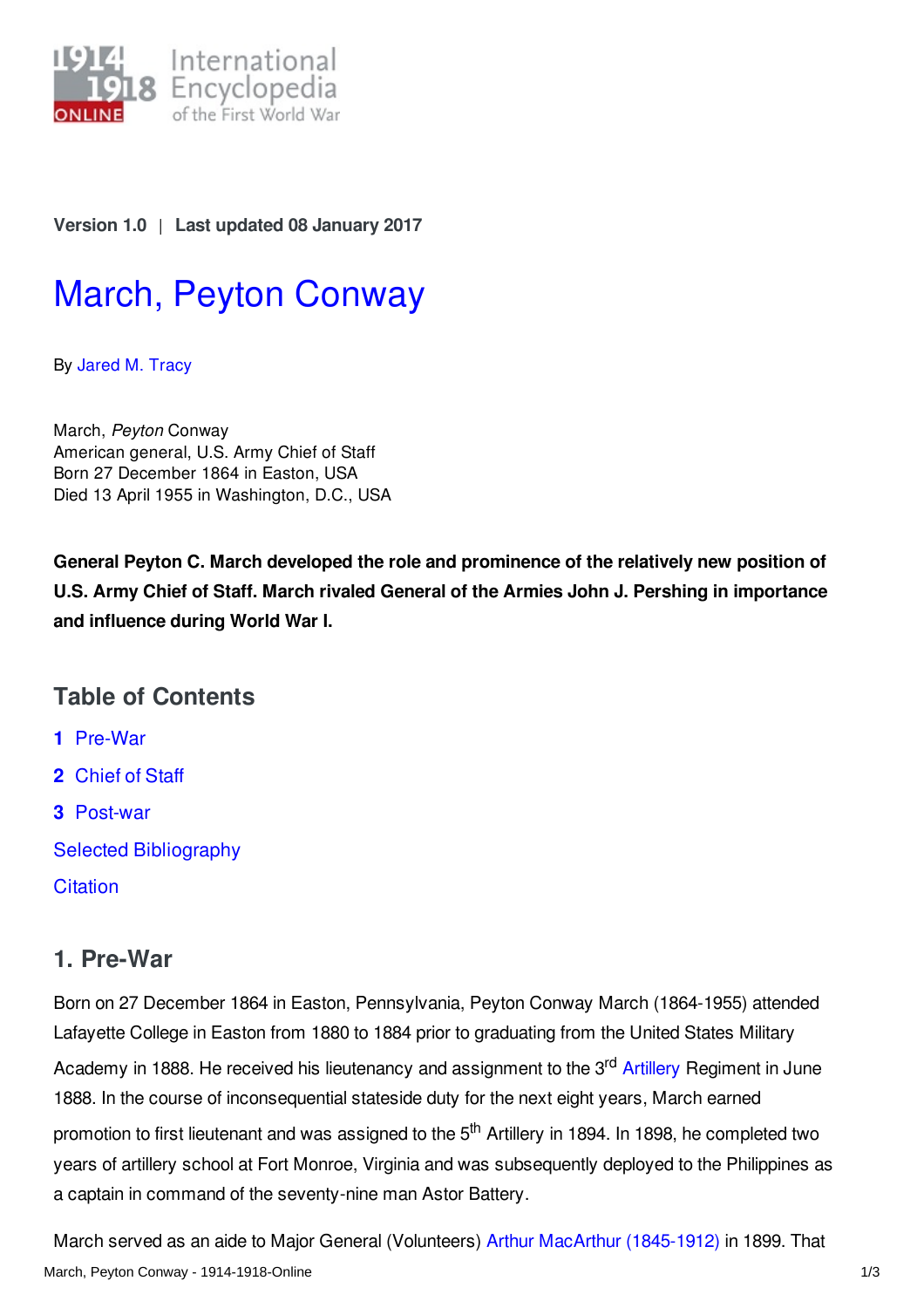year, he earned promotion to major in the 33<sup>rd</sup> [Infantry](/article/infantry), U.S. Volunteers, which in November proved essential to the defeat of a 1,200-man Filipino force in the Battle of San Jacinto. As a temporary lieutenant colonel, March became a provincial governor. In 1901, he reverted to captain in the U.S. Army and commanded the 19<sup>th</sup> Battery at Fort Riley, Kansas until 1903. While serving a four-year stint on the War [Department](/article/russian-japanese-war) General Staff until 1907, March worked as an observer of the Russo-Japanese War in 1904. Promoted to the permanent rank of major three years later, he then commanded the 1/6<sup>th</sup> Field Artillery until 1911. For the next five years, the combat commander served as an adjutant at the divisional, post and departmental levels.

## <span id="page-1-0"></span>**2. Chief of Staff**

March's term as the U.S. Army Chief of Staff followed from a cascade of command assignments that began with the new 8<sup>th</sup> Field Artillery in 1916 on the Mexican border. Two months after the U.S. intervened in the First World War, March earned his first star as Commander of 1<sup>st</sup> Artillery Brigade, 1<sup>st</sup> Division, American [Expeditionary](/article/american_expeditionary_forces) Forces (AEF). Promoted to major general in the National Army in August 1917 and in the U.S. Army a month later, he commanded First U.S. Army's artillery units as well as separate artillery units in [France](/article/france).

In late 1917, Secretary of War Newton D. Baker [\(1871-1937\)](/index/names/1012436446) informed General John J. Pershing (1860-1948) that the current U.S. Army Chief of Staff, General Tasker H. Bliss [\(1853-1930\),](/index/names/12035506X) was retiring and that he was considering March for that job. March insisted on remaining in France when Pershing told him of this, so the Commanding General, AEF instead suggested Major General Tasker H. Bliss, which Baker accepted. As acting Chief of Staff, Biddle faced many of the same bureaucratic challenges that Bliss had in that position. In early 1918, Baker again cabled Pershing and told him more emphatically that he needed March. Serving as acting U.S. Army Chief of Staff from March to May 1918, Major General March was then promoted to temporary general as he officially took the reins of U.S. Army Chief of Staff.

Serving as Chief of Staff during the massive buildup of American forces in Europe in 1918, General March set a high standard for his position. He shook things up in the War Department, unapologetically firing and shuffling around many officers as a means of ensuring the various bureaus' proper role and importance. He helped streamline the army logistical system. He established the Air Service, Tank Corps and Chemical Warfare Service. He facilitated the redesign of the War Department General Staff, which included the establishment of an independent Military Intelligence Division. And after the Armistice, he supervised the [demobilization](/article/demobilization) of U.S. forces.

Although Pershing had had a high opinion of March, he grew increasingly irritated by him throughout 1918. March did not accept the traditional dynamic whereby the senior combatant commander had *carte blanche* during wartime. He instead asserted the primacy of Chief of Staff over all other officers, stateside or deployed. For example, March refused to rubber stamp all of Pershing's recommendations for senior officer promotions and placements within the AEF, instead offering March, Peyton Conway - 1914-1918-Online 2/3